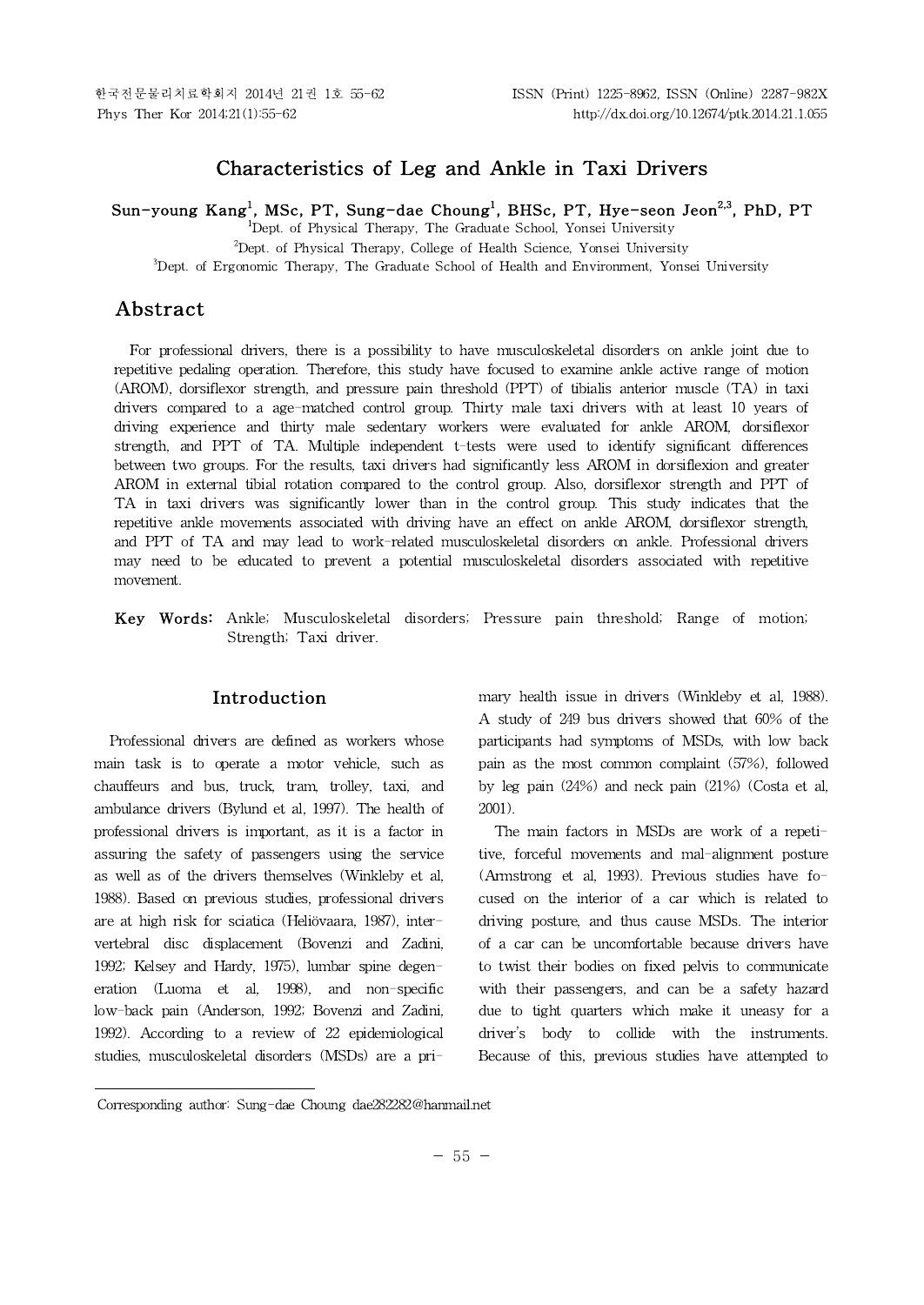optimize the position of the pedal, the angle of the seat, and the distance from the center of the wheel to the panel, in order to make driving posture safer and more comfortable (Brook et al, 2009).

In recent times, an automatic transmission has become more popular than a manual transmission due to the simple and convenient operation of an automatic, such as the fact that it only requires one foot to control the accelerator and brake pedals. To increase or decrease speed, drivers control the accelerator or brake pedal, respectively, with repetitive dorsiflexion and plantar flexion movement in the ankle. In stop-and-go traffic, drivers alternate between the accelerator and brake pedal by pivoting the ankle on the heel. These repetitive movements may be associated with a high incidence of MSDs on leg, but there is no study on leg and ankle of professional drivers. Therefore, the purpose of this study is to examine ankle active range of motion (AROM), dorsiflexor strength, and pressure pain threshold (PPT) of tibialis anterior muscle (TA) in taxi drivers compared to a control group. We hypothesized that taxi drivers would have a significant difference ankle AROM, dorsiflexor strength, and PPT of TA compared to the control group.

### **Methods**

#### **Subjects**

This was a cross-sectional control study with 30 middle aged male taxi drivers and 30 age-matched male sedentary-workers with right leg dominant (Table 1). All taxi drivers in this study met the fol-

Table 1. General characteristics of subjects

lowing inclusion criteria: at least 10 years of driving experience with an automatic transmission, and use of only the right foot in pedal operation. The control group consisted of thirty male sedentary-workers who drive less than 30 km per day. Their job was to assemble car components in a seated posture that does not involve repeated movement of the ankle. The exclusion criteria were the same for both groups: 1) neurological disorders, 2) diabetes, and 3) disorders of the hip, knee, or ankle in the previous six months. Ethical approval was obtained from the Yonsei University Wonju Institutional Review Board and all subjects provided informed written consent.

#### **Measured variables and procedure**

This study measured AROM, PPT of TA, dorsiflexor strength in the right ankle, which is the ankle used to press the accelerator and brake pedals. AROM consisted of dorsiflexion, plantar flexion,  $ev$ ersion, and inversion. All variables were measured by independent examiner having the relevant skills and 5-years experience to undertake a competent examination. In addition, analyze of all variables was performed by independent primary researcher who blinded to the involved groups.

#### **Ankle active range of motion**

AROM of dorsiflexion, plantar flexion, eversion, and inversion angles were recorded by a digital camera and video motion analysis software SIMI° Twinner Pro (SIMI Reality Motion Systems GmbH, Unterschleissheim, Germany) was used to analyze the kinematic data. Participants were seated on the edge of a plinth with the lower leg over the bed un-

|--|

|                           | Taxi drivers $(n_1=30)$     | Control $(n_2=30)$ | D    |
|---------------------------|-----------------------------|--------------------|------|
| Age (year)                | $51.4 \pm 4.1$ <sup>a</sup> | $49.3 \pm 6.0$     | .150 |
| Weight (kg)               | $69.3 \pm 5.8$              | $71.0 \pm 5.5$     | .285 |
| Height $(m)$              | $170.4 \pm 3.5$             | $171.7 \pm 3.2$    | .142 |
| Body mass index $(kg/m2)$ | $24.0 \pm 2.7$              | $24.0 \pm 2.0$     | .852 |
|                           |                             |                    |      |

<sup>a</sup>mean±standard deviation.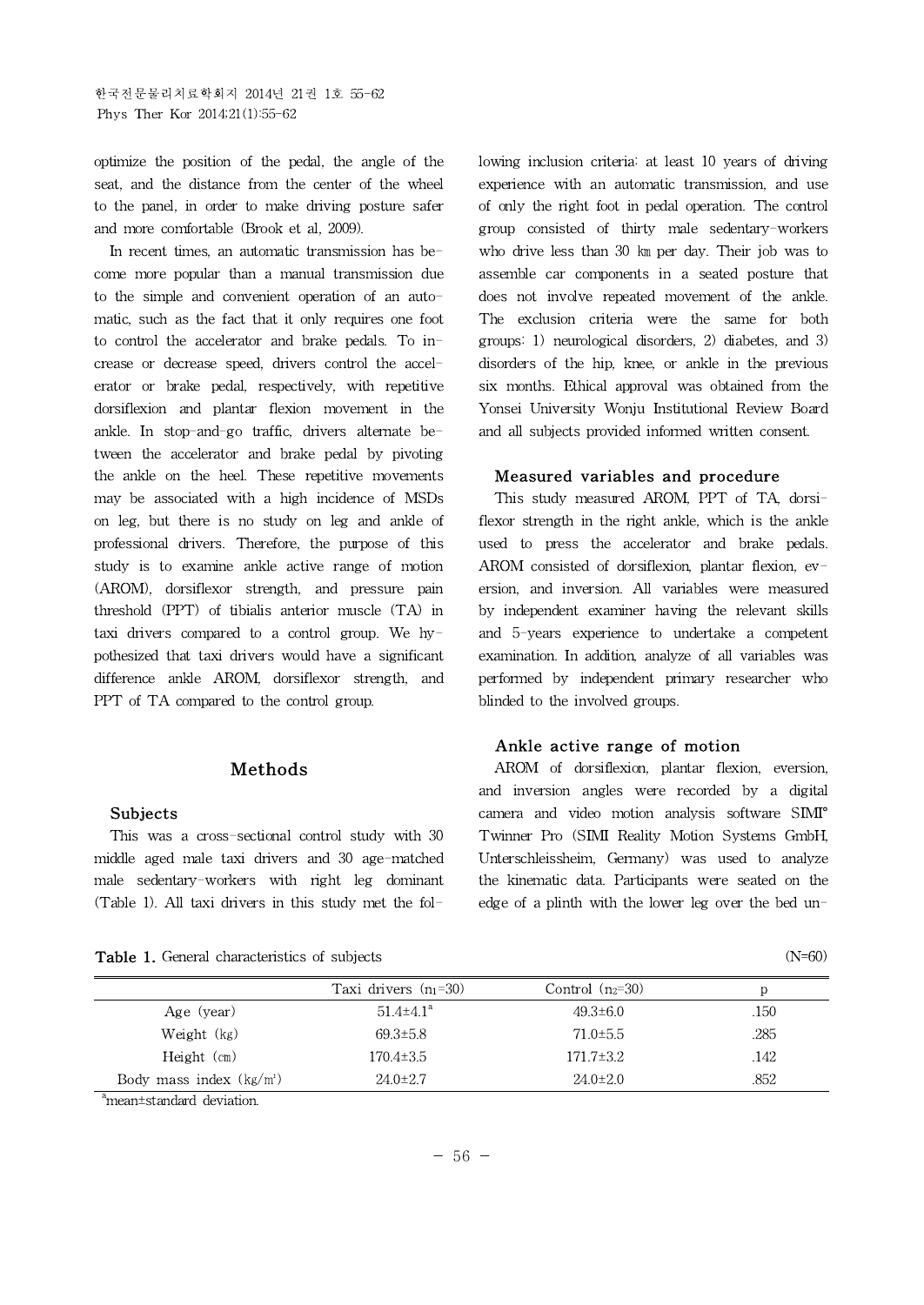supported, and the ankle in a comfortable relaxed position. Zero starting position was defined as the position in which the heel was aligned with the midline of the tibia and the ankle and knee joint were in a 90° neutral position. The participants then actively moved their ankle to the end of range of motion, with guidance from the observer. Participants were asked to hold their ankle at the end of range while the image was captured on a digital camera.

Dorsiflexion and plantar flexion angles were measured by placing a camera one meter from the subject's right side with the camera perpendicular to the ground and parallel to the frontal plane of the subject, and the lens approximately level with the subject's lateral malleolus. Markers were placed by the same investigator on the distal third of the fibular, lateral malleolus, and lateral aspect of fifth metatarsal head (Figure 1A). Dorsiflexion and plantar flexion angles were defined as the angle created by the line from the fibular to lateral malleolus and the line from the lateral malleolus to the fifth metatarsal head (Kaufman et al, 1999). Eversion and inversion angles were measured by placing the camera level with the subject's right knee, with the camera perpendicular to the ground and the lens facing the subject's right foot. Markers were placed at the midpoint between the malleoli on the anterior aspect of the ankle, the midline on the anterior aspect of the lower leg using the crest of the tibia as a reference point, and the longitudinal midline on the dorsal surface of the second metatarsal (Figure 1B). Eversion and inversion angles were defined as the angle created by the line from the midpoint between the malleoli to the midline on the tibia anterior aspect and the line from the midpoint between the malleoli to the second metatarsal (Spink et al, 2010). High intra-observer reliability has previously been reported for this measuring method (ICC=.82∼.96) (Menadue et al, 2006).

External and internal tibial rotation angles were measured using the footprint method. This method is commonly used in clinical settings to estimate underlying tibial rotation and it is the most repeatable method (coefficient of repeatability=5.4) (Hazlewood et al, 2007). A piece of pre-lined paper was placed under the foot with the lines on the paper parallel to the knee axis (Figure 2). The examiner passively demonstrated the movement required before the test and then asked the participants to actively move their ankle to the end of range of motion. During the movement, the thigh was passively fixed with examiner's hands to prevent any compensate hip movement. Two marks were made vertically below the centers of the malleoli using a small set square. A line was drawn between these two marks, and the external and internal tibial rotation angle was defined as the angle created by the drawn line and the line



**Figure 1.** The markers attachment for active **Figure 2.** range of motion (A: dorsiflexion and plantar flexion, B: eversion and inversion).



The measurement of external internal tibial rotation angle (A: the footprint method, B: the footprint drawn on the lined paper).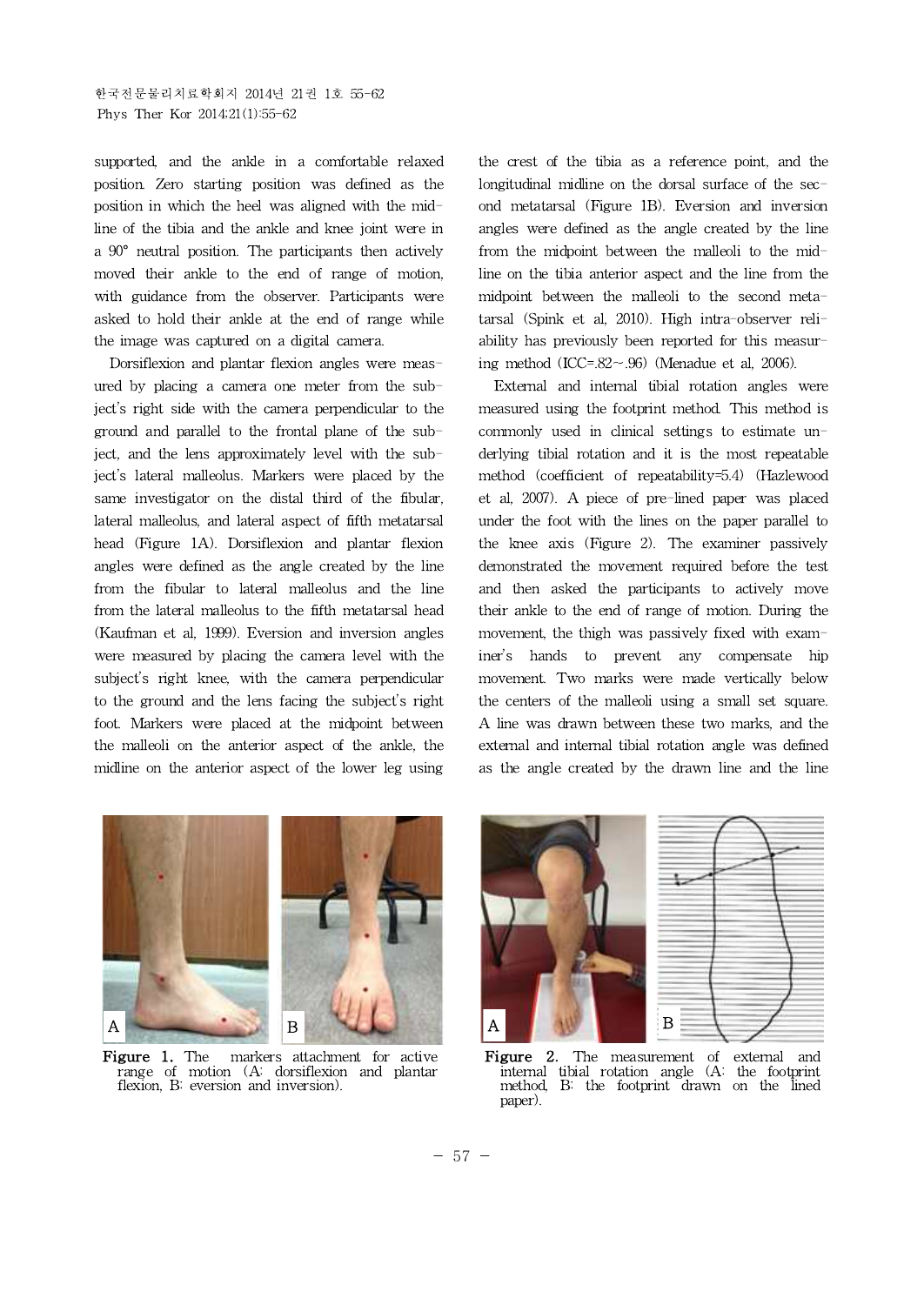

Figure 3. The experimental setting (A: pressure pain threshold measurement of the tibialis anterior muscle, B: strength measurement of the ankle dorsiflexor).

on the paper (Hazlewood et al, 2007).

## **Pressure pain threshold of tibialis anterior muscle**

A handheld pressure algometer, the FPK 60 (Wagner Instruments Inc., Greenwich, USA), was used to identify the pressure and/or force that elicited pain from the TA. This algometer has demonstrated high reliability and validity (Kinser et al, 2009). The pressure algometer has a force gauge with a 1 cm<sup>2</sup> rubber tip and holds at a maximum reading of 25 ㎏. Subjects were examined in a relaxed seated position and standardized instruction was given prior to measurement. Subjects were instructed to "report as soon as the sensation of pressure changes to pain by saying 'stop,' and I will stop." The rubber tip of the algometer was positioned perpendicular to the proximal third of the TA muscle belly (Figure 3A) with the gauge turned away from the subject and the examiner (Collins et al, 2004).

#### **Dorsiflexor strength**

A hand-held dynamometer (Lafayette Instrument Company, North Lafayette, USA) was used to measure dorsiflexor strength. The test was performed with participants in a seated position, holding the dorsiflexion position with their heel on the ground.

The examiner passively demonstrated the movement required and then asked the participants to perform the movement in order to familiarize them with the movement before the test. For the test, the hand-held dynamometer was positioned against the dorsal surface of the foot just proximal to the metatarsal heads (Figure 3B), and the participant exerted maximal force against it (Spink et al, 2010). Three consecutive contractions were recorded and the average was used for analysis (Wang et al, 2002). Details of the test protocol have been reported in a previous study, which reported excellent test-retest for both intra-rater reliability (ICC=.78∼.94) and interrater reliability (ICC=.77∼.88) (Spink et al, 2010).

#### **Statistical analysis**

All statistical analyses were conducted using SPSS ver. 18.0 (SPSS Inc., Chicago, IL, USA). Multiple independent t-tests were used to identify significant differences in ankle AROM, dorsiflexor strength, and PPT of TA between taxi drivers and control group. A p-value of less than .05 was considered statistically significant.

# **Results**

Table 2 shows the ankle AROM in both groups. There were no significant differences in plantar flexion, eversion, inversion, and internal tibial rotation between groups. However, taxi drivers had significantly less AROM in dorsiflexion and significantly greater AROM in external tibial rotation compared to the control group. Table 3 shows dorsiflexor strength and PPT of the TA. Ankle dorsiflexor strength and pain threshold of the TA in taxi drivers were significantly less than in the control group.

### **Discussion**

Work-related MSDs of the ankle and foot have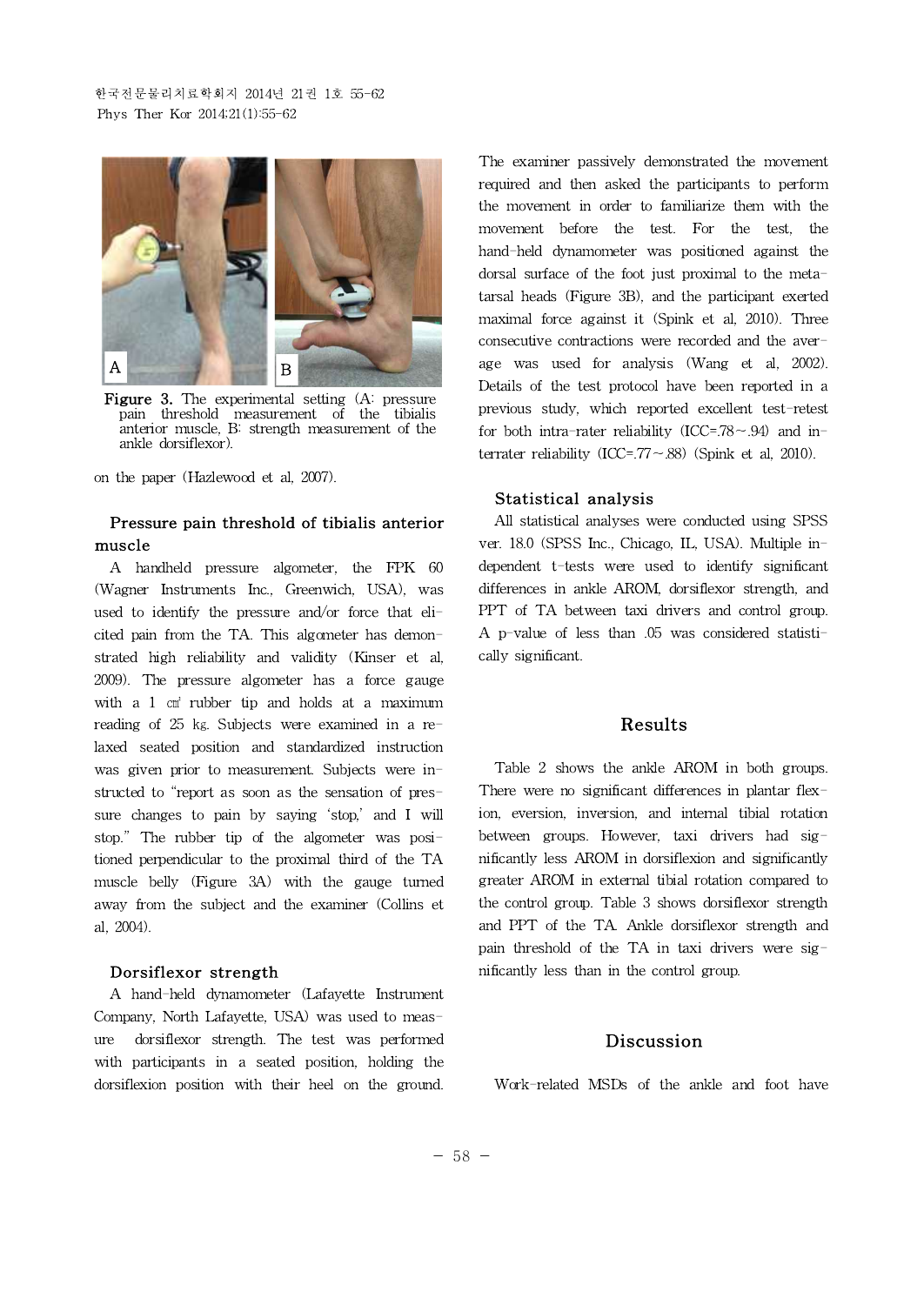|                                | Taxi drivers $(n_1=30)$  | Control group $(n_2=30)$ | р           |
|--------------------------------|--------------------------|--------------------------|-------------|
| Dorsiflexion $(°)$             | $20.17 \pm 3.60^{\circ}$ | 25.51±3.02               | $\leq 0.01$ |
| Plantar flexion $(°)$          | $49.97 \pm 8.64$         | 48.54±4.73               | .454        |
| Eversion $(°)$                 | $21.81 \pm 5.70$         | $19.25 \pm 7.92$         | .180        |
| Inversion $(°)$                | $30.95 \pm 6.09$         | $33.52 \pm 7.38$         | .174        |
| External tibial rotation $(°)$ | $30.93\pm6.00$           | $22.66 \pm 6.05$         | $< 0.01$ *  |
| Internal tibial rotation $(°)$ | $14.55 \pm 3.02$         | 14.18±4.11               | .708        |
|                                |                          |                          |             |

**Table 2.** Ankle active range of motion (N=60)

 $^{\circ}$ mean±standard deviation,  $^{\circ}$ p<.05.

**Table 3.** Dorsiflexor strength and pressure pain threshold of the tibialis anterior muscle (N=60)

|                           | Taxi drivers $(n_1=30)$       | Control group $(n_2=30)$ |             |
|---------------------------|-------------------------------|--------------------------|-------------|
| Dorsiflexor strength (kg) | $27.34 \pm 4.41$ <sup>a</sup> | $33.38 \pm 3.18$         | ${<}001$    |
| $PPT^b$ of $TA^c$ (kg)    | 17.56±4.01                    | $21.72 \pm 3.25$         | $<\!\!.001$ |

<sup>a</sup>mean±standard deviation, <sup>b</sup>pressure pain threshold, <sup>c</sup>tibialis anterior muscle,  $\check{}p$ <.05.

been studied extensively in professional drivers; however, it remains unclear exactly how repetitive braking and accelerating affect the ankles of professional drivers. Therefore, this study aimed to examine ankle AROM, dorsiflexor strength, and PPT of TA in a group of taxi drivers compared to a control group.

This study demonstrated that only ankle dorsiflexion and external tibial rotation AROM showed significant group different taxi drivers had a smaller angle of ankle dorsiflexion than the control. A previous study examining drivers' perceived comfort in the seated position showed that drivers adjust their seat to maintain 90∼110° between the calf and foot (Park et al, 2000). This indicates that the repetitive movement of pressing the brake primarily occurs by moving the foot from a neutral position to plantar flexion. Another study showed that most drivers operate the accelerator in plantar flexion, around the midpoint of the maximum voluntary contraction range (Brook et al, 2009). These two previous studies suggested that taxi drivers may have shortened posterior calf muscles due to repetitive plantar flexion movement, which causes limited dorsiflexion AROM in taxi drivers compared to the control group.

External tibial rotation in taxi drivers was sig-

nificantly greater than in the control group. When driving in stop-and-go traffic, drivers alternately step on accelerator and brake pedal by pivoting the ankle on the heel. We may think, from the result in this study, that drivers mainly use external tibial rotation to pivot while switching from the brake to the accelerator pedal, and drivers may position their heel point near the brake pedal. During external tibial rotation, when the tibial tuberosity moves laterally, the patellar tendon pulls laterally on the inferior patella, thus rotating the superior aspect of the patella medially about the center of the patella (Lee et al, 2003). This repetitive external tibial rotation may increase stress on the medial side of the knee and could cause patellofemoral instability and compression syndrome (Fox, 1975; Larson et al, 1978). In addition, biceps femoris and tensor fascia latae, as another factors to cause external tibial rotation, may increase of stiffness, in turn could lead to tibiofemoral rotation syndrome (Kwak et al, 2000; Sahrmann, 2002).

This study focused on the TA muscle, which is located in the anterior part of the tibia and is responsible for dorsiflexion and plantar flexion of the ankle. The TA concentrically contracts when the foot is in dorsiflexion and eccentrically contracts when the foot is in plantar flexion (Netter, 1987). Taxi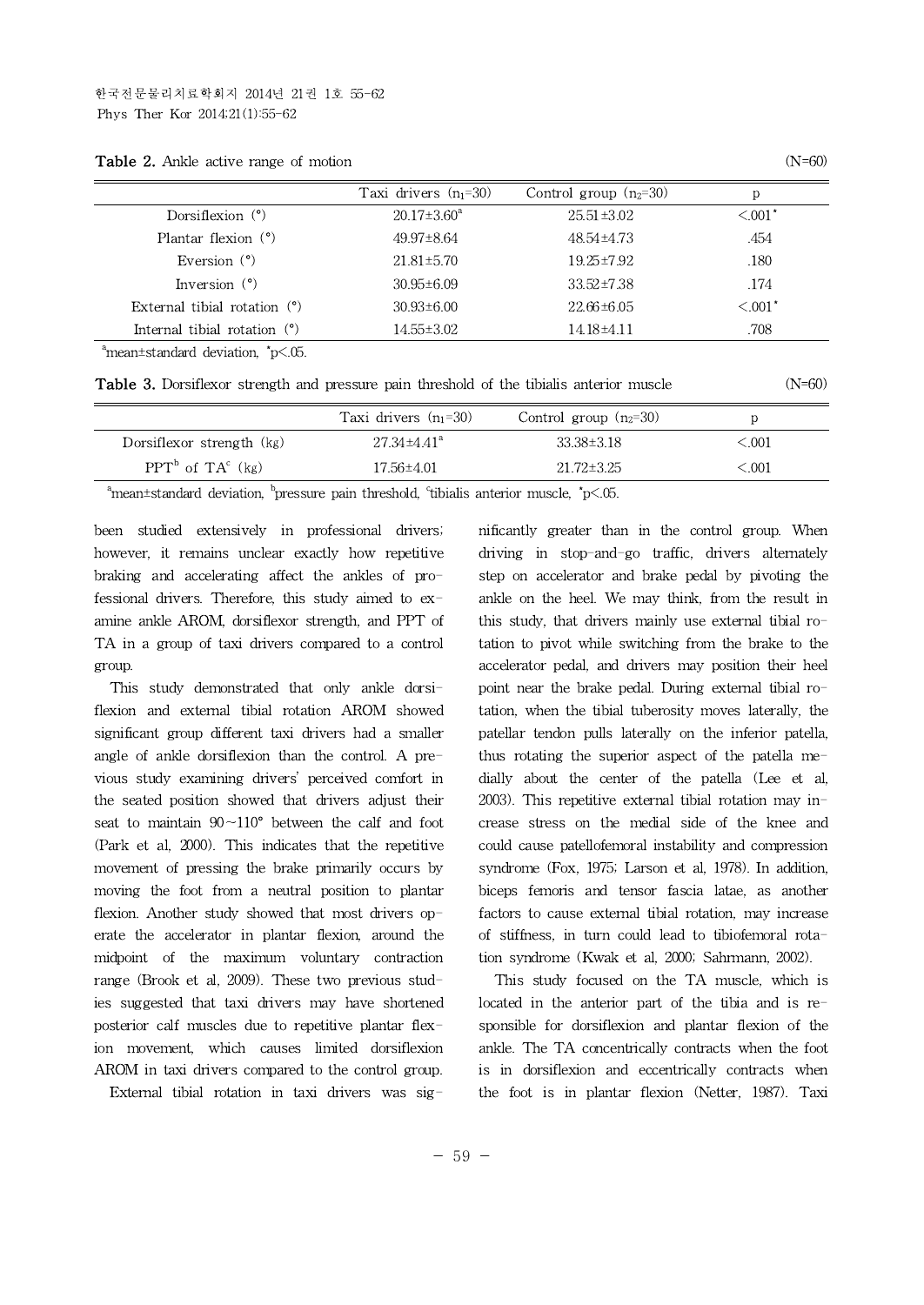drivers contract the TA to control the brake and accelerator pedal and to hold the ankle in dorsiflexion when waiting for a traffic signal.

In this study, PPT of TA and dorsiflexor strength were lower in taxi drivers than in the control group. Muscles become weak when they maintain a lengthened position, particularly over prolonged periods of time. Stretch weakness is a condition in which a muscle is elongated beyond physiological neutral, but not beyond the normal range of motion (Page et al, 2010). Prolonged muscle elongation causes muscle spindle inhibition and the creation of additional sarcomeres, which eventually shift the length tension curve rightward (Sahrmann, 2002). In addition, muscles strained from overuse are usually painful when palpated or when contracting (Page, 2010). In this study, lower PPT of TA and dorsiflexor strength of taxi drivers suggests that the repetitive movements associated with pressing the brake and accelerator pedals leads to stretch weakness and microtrauma in the TA.

This study has several limitations. Drivers in this study were recruited from only one province. In addition, only taxi drivers who had used an automatic transmission for at least 10 years were included in the study. However, many drivers still use a manual transmission, and they may have different characteristics due to using both feet for pedal operation. Therefore, the study sample may not be representative of the overall driver population and further research with a larger, more diverse study sample maybe necessary. In addition, this study did not examine kinematic change such as joint moment and force, and physiological change such as electromyography amplitude and median frequency while pedaling movement. In addition, further experimental study including these factors would be worth undertaking to find out the effects of repetitive pedaling movement on the ankle joint and surrounding muscle.

Despite these limitations, the results of this study have potentially important implications for taxi drivers. Occupations involving repetitive movements are associated with a high incidence of MSDs, which include a wide range of inflammatory and degenerative conditions. Work-related MSDs are known to cause symptoms such as pain and numbness, and can lead to reduced worker productivity, lost time from work, and temporary or permanent disability (Lei et al, 2005). This study indicates that the repetitive ankle movements associated with operating the brake and accelerator pedal may have an effect on ankle AROM, dorsiflexor strength, and PPT of TA and could lead to work-related MSDs.

# **Conclusion**

Previous research involving professional drivers has focused on seating comfort, with less focus on how the foot and ankle are affected by operation of the pedals. This study examined how the repetitive motion of operating the brake and accelerator pedals impacts the ankle. Taxi drivers showed decreased ankle dorsiflexion AROM, increased tibial external rotation AROM, and decreased dorsiflexor strength and PPT of TA compared to the control group. This indicates that the repetitive motion associated with operating the brake and accelerator pedals alters ankle AROM, dorsiflexor strength, and PPT of TA. Preventive measures such as allowing adequate rest and exercise for drivers will ultimately ensure the safety of passengers using this service as well as the drivers themselves.

### **References**

- Anderson R. The back pain of bus drivers. Prevalence in an urban area of California. Spine (Phila Pa 1976). 1992;17(12):1481-1488.
- Armstrong TJ, Buckle P, Fine LJ, et al. A conceptual model for work-related neck and upper-limb musculoskeletal disorders. Scand J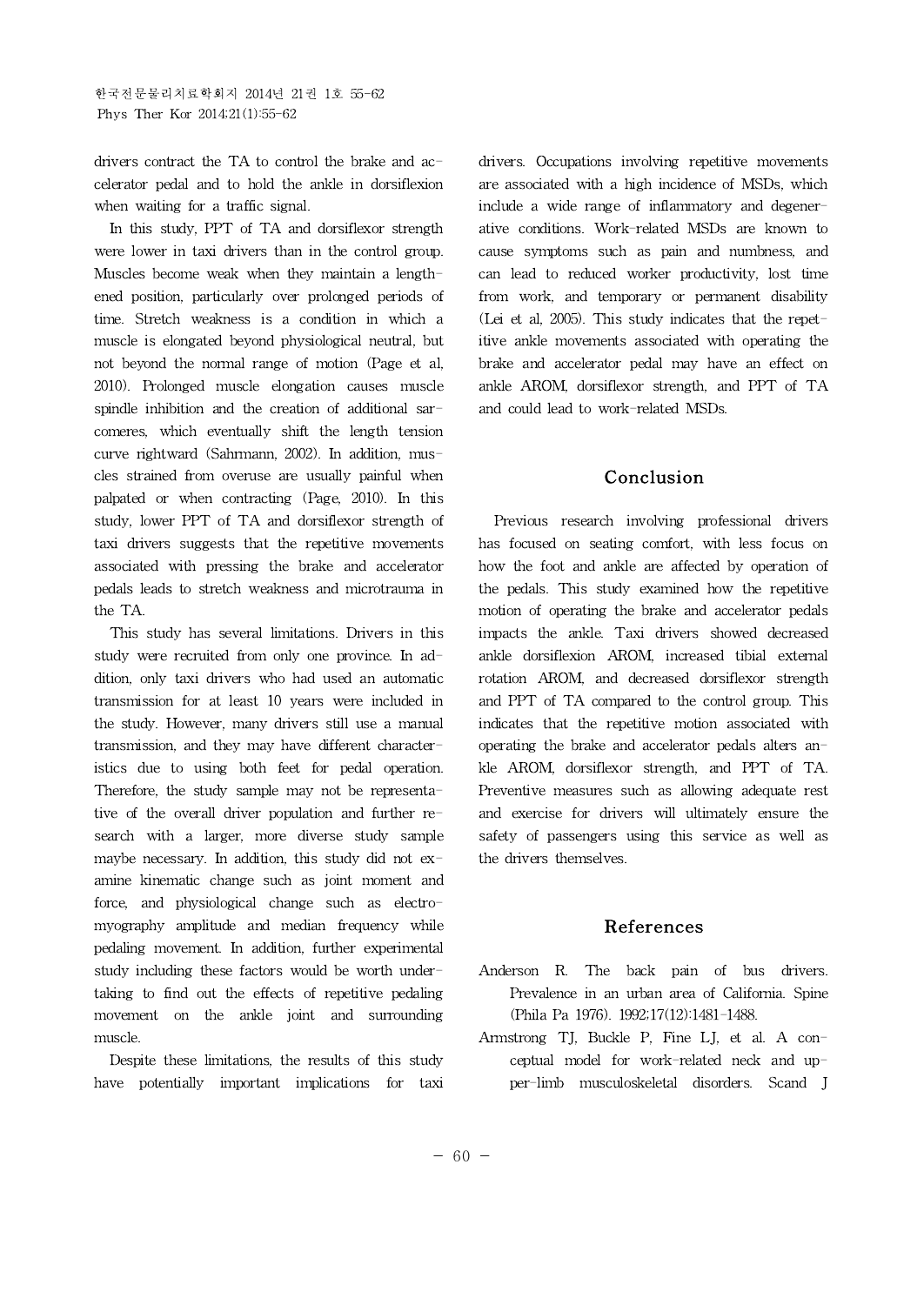한국전문물리치료학회지 2014년 21권 1호 55-62 Phys Ther Kor 2014;21(1):55-62

Work Environ Health. 1993;19(2):73-84.

- Bovenzi M, Zadini A. Self-reported low back symptoms in urban bus drivers exposed to whole-body vibration. Spine (Phila Pa 1976). 1992;17(9):1048-1059.
- Brook S, Freeman R, Rosala G, et al. Ergonomic data measuring system for driver-pedals interaction. SAE Int J Passeng Cars - Mech Syst. 2009;2(1):1071-1078.
- Bylund PO,Björnstig U, Larsson TJ. Occupational road trauma and permanent medical impairment. Saf Sci. 1997;26(3):187-200.
- Collins N, Teys P, Vicenzino B. The initial effects of a mulligan's mobilization with movement technique on dorsiflexion and pain in subacute ankle sprains. Man Ther. 2004;9(2):77-82.
- Costa G, Sartori S, Facco P, et al. Health conditions of bus drivers in a 6 year follow up study. J Hum Ergol (Tokyo). 2001;30(1-2):405-410.
- Fox TA. Dysplasia of the quadriceps mechanism: Hypoplasia of the vastus medialis muscle as related to the hypermobile patella syndrome. Surg Clin North Am. 1975;55(1):199-226.
- Hazlewood ME, Simmons AN, Johnson WT, et al. The footprint method to assess transmalleolar axis. Gait Posture. 2007;25(4):597-603.
- Heliövaara M. Occupation and risk of herniated lumbar intervertebral disc or sciatica leading to hospitalization. J Chronic Dis. 1987;40(3):259-264.
- Kaufman KR, Brodine SK, Shaffer RA, et al. The effect of foot structure and range of motion on musculoskeletal overuse injuries. Am J Sports Med. 1999;27(5):585-593.
- Kelsey JL, Hardy RJ. Driving of motor vehicles as a risk factor for acute herniated lumbar intervertebral disc. Am J Epidemiol. 1975;102(1):63-73.
- Kinser AM, Sands WA, Stone MH. Reliability and validity of a pressure algometer. J Strength Cond Res. 2009;23(1):312-314.
- Kwak SD, Ahmad CS, Gardner TR, et al. Hamstrings and iliotibial band forces affect knee kinematics and contact pattern. J Orthop Res.

2000;18(1):101-108.

- Larson RL, Cabaud HE, Slocum DB, et al. The patellar compression syndrome: Surgical treatment by lateral retinacular release. Clin Orthop Relat Res. 1978;134:158-167.
- Lee TQ, Morris G, Csintalan RP. The influence of tibial and femoral rotation on patellofemoral contact area and pressure. J Orthop Sports Phys Ther. 2003;33(11):686-693.
- Lei L, Dempsey PG, Xu JG, et al. Risk factors for the prevalence of musculoskeletal disorders among chinese foundry workers. Int J Ind Ergon. 2005;35(3):197-204.
- Luoma K, Riihimäki H, Raininko R, et al. Lumbar disc degeneration in relation to occupation. Scand J Work Environ Health. 1998;24(5):358-366.
- FH. The Ciba Collection of Medical Illustrations, Vol. 8, Musculoskeletal System, Part I. Anatomy, physiology and metabolic disorders. 1987:98-101.
- Menadue C, Raymond J, Kilbreath SL, et al. Reliability of two goniometric methods of measuring active inversion and eversion range of motion at the ankle. BMC Musculoskelet Disord. 2006;7:60.
- Page P, Frank C, Lardner R. Assessment and Treatment of Muscle Imbalance: The Janda approach. 1st ed. Champaign, IL, Human Kinetics, 2010:48-52.
- Park SJ, Kim CB, Kim CJ, et al. Comfortable driving postures for Koreans. Int J Ind Ergon. 2000;26(4):489-497.
- Sahrmann S. Diagnosis and Treatment of Movement Impairment Syndromes. 1st ed. St. Louis, Mosby, 2002:36-41.
- Spink MJ, Fotoohabadi MR, Menz HB. Foot and ankle strength assessment using hand-held dynamometry: Reliability and age-related differences. Gerontology. 2010;56(6):525-532.
- Wang CY, Olson SL, Protas EJ. Test-retest strength reliability: Hand-held dynamometry in community-dwelling elderly fallers. Arch Phys Med